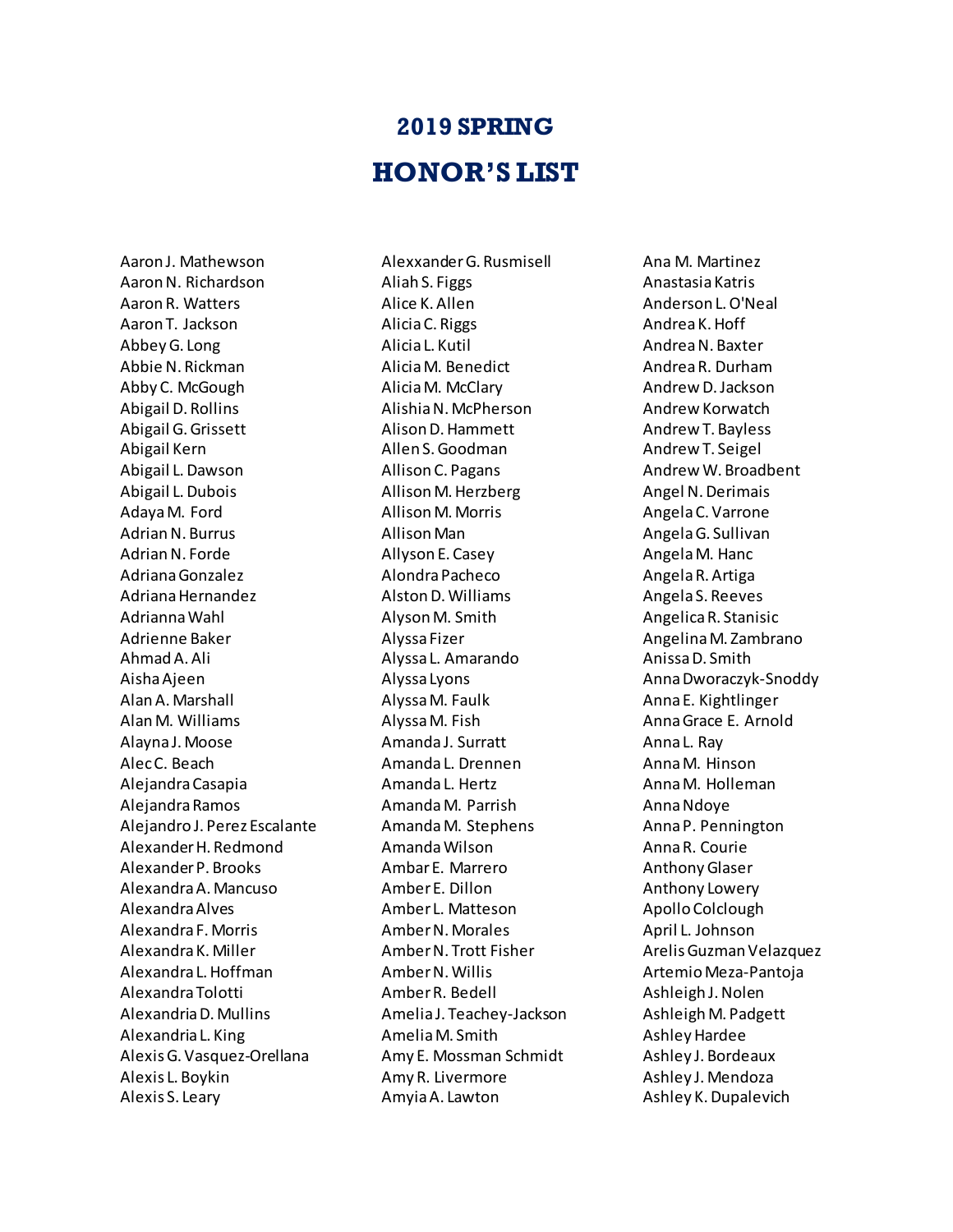Ashley K. Knowles Ashley L. Davis Ashley L. Hancock Ashley N. Ulmer Ashley R. Cauley Ashlyn G. Cowell Ashten H. Runnels Ashton P. Strickland Athena N. Ickes Audrey A. Brown Austin B. Cook Austin C. Miller Austin H. Nguyen Autumn M. Benjamin Ava L. Johnson Avana Fullerton Aya Y. Abdelhamid Ayannah T. Ford Bailey A. Gray Bailey A. Watts Bailey B. Borkowski Bailey C. Roche Bailey R. Hall Bailey Walters Baley R. Schlink Barbara Morales Ben Jordan Benjamin C. Smithee Benjamin D. Larson Benjamin E. Grubbs, III Benjamin H. Anthony, Jr. Benjamin J. Carr Benjamin L. Demartino Benjamin M. Adler Benjamin S.Griffin Bennett G. May Bethany M. Honeycutt Bethany M. Van Niel Bethany Maddison Beverly Berry Blair M. Barefoot Blair N. Lefler Blake H. Donnelly Blake V. Hartley Bobbie-Jean L. Schambers Boston R. Moore Bradley Hoffman Bradley M. Naylor

Bradley Meadows Bradley R. Plyler Branden L. Collazo Brandon D. Pondo Brandon K. Kortan Brandon M. Haste Brandon M. McLaughlin Branson A. Hayes Breanna M. Bulak Breanna S. Huber Brenden R. Miller Brenna E. Divoky Brennon L. Register Brett H. Ennis Brett M. Gunther Brian A. Wiggins Brian D. McFadden Brian L. Mansfield Brian M. Dodman Briana B. Eibest Brianna K. Rodriguez Brianna M. Barrs Brianna M. Canty Brianna M. Gutch Brianna S. Abelli Brieanna A. Pearce Brittany A. Long Brittany A. Pittman Brittany Brown Brittany Clayton Brittany E. Campoamor Brittany L. Cottle Brooke J. Batts Brooke N. Zebraski Bryanna Justice Bryce R. Borders Bryson L. Stewart Caden C. Lang Cagney N. Hodge Cai Cee N. Murgo Caitlin E. Duggan Caitlin M. Musgrove Caleb A. Cleveland Caleb M. Tifft Callie S. Hill Cameron D. Adams Cameron Mizelle Cameron W. Washburn

Candace B. Bowden Candace L. Britt Cara N. Insco Carissa D. Compton Carla B. Tenorio Alcantara Carlee J. Kennedy Carley D. Wells Carley E. Lewis Carlos A. Ramirez-Garcia Carol E. Emory Caroline E. Cameron Caroline E. Carrier Caroline E. Flax Caroline I. Pool Caroline L. Locklear Caroline M. Holmes Caroline S. Maultsby Carolyn P. Gimenez-Rodriguez Casen E. English Casey E. Willis Casey J. Barnette Casey L. Jacobson Cassidy E. Payne Cassidy Fortney Cassidy M. Fitz-Randolph Cassie E. Taylor Cassie N. Schwisow Catherine A. Flynn Catrina A. Devone Cavin A. Sydes Cayla D. Sherrill Cecelia Bailey Cesar E. Romero-Guadarrama Cesar G. Flores Chandler M. Kosterman Channing A. Vickrey Charles A. Adkins, III Charles A. Vanderford Charles E. Justice Charles G. Davis Charlotte H. Smith Charlotte L. Gallins Charlotte P. Barton Chase A. Farnitano Chase E. Caison Chase G. Loughlin Chase M. Arenal Chawaun C. Newkirk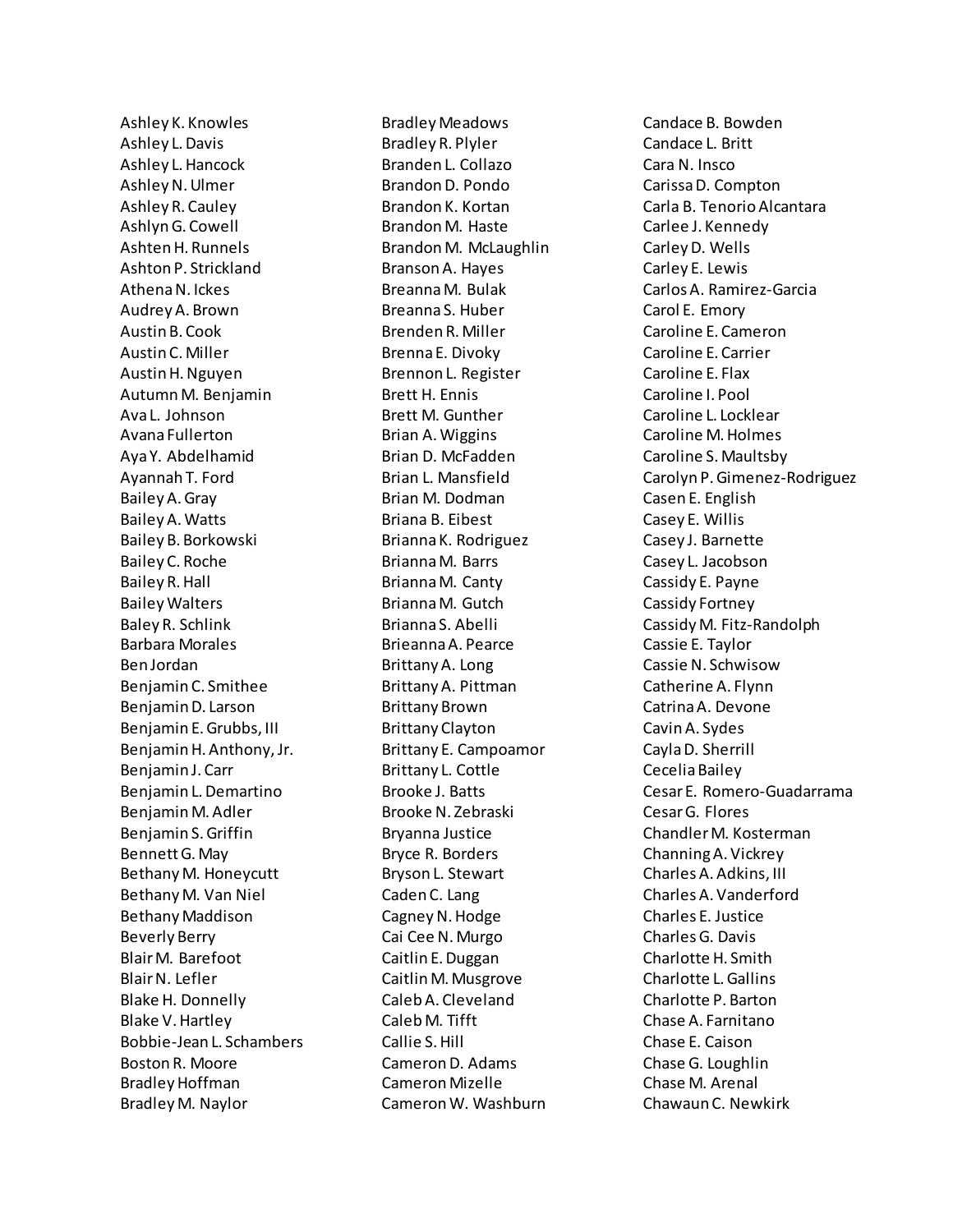Chelsea A. Waddell Chelsea J. Durnen Chelsea M. Ueltzen Chelsey M. Olson Chet L. Parker Cheyanna G. Tedder Cheyanne Ludlum Cheyenne A. Beane Cheyenne T. Hicks Chloe B. Powell Christian B. McGillewie Christian D. Jenks Christian L. Rudd Christian S. Cunningham Christian S. Harris Christin H. Griffin Christina A. Gonzalez Christina C. Snapp Christina G. Kelly Christina G. Mays Christina M. Wheelock Christina R. Wheeler Christine L. Parnham Christine M. Mikell Christopher A. Flowers Christopher A. Joplin Christopher B. Collier Christopher D. Dyer Christopher D. Hardison Christopher E. Cranidiotis Christopher J. Craft Christopher J. Spillane Christopher L. Parker Christopher T. Salituri Christopher W. Chaucer Christopher W. Johnson Cierra K. Scott Cindy Perez Claire White Claudia G. Mendoza Clayton B. Smith Clell H. Hamm Cletus C. Swinson, Jr. Cody A. Wallis Cody J. Bollinger Colby W. King Cole H. Evans Colin P. Sikora

Colin R. Lang Colleen M. Hattingh Colton T. Woodrow Conner O. Teal Connor D. Snow Connor J. Dye Conor C. Heilingoetter Cora B. Maynard Corwin R. Shirley Cory Norris Courtney H. Tipton Courtney L. Wheeler Courtney N. Jackson Cynthia A. Harrison Cynthia N. Pressley Daisy J. Ramirez-Jarquin Dakota Bullock D'Aldo E. Stanley Dallas R. Inman Dana M. Sweet Danecka M. Peyton Daniel E. Hawkins Daniel E. Sisco Daniel Hernandez-Sosa Daniel J. Knott Danielle M. Romano Danielle Matthews Danielle S. Courtney Darcy Law Daryn B. Casteen David B. Turner David C. Everson David D. Medlin Daylon Grubb Da'ziya Y. Grady Deanna E. McCall Delaney L. Popella Denisi M. Walker Dennis O'Deen Derek M. Hardy Derek R. Josler Derrick Presume Desiree A. Rozell Destiny L. Serrato Devetta S. Gurganious Devin J. Gamble Devon E. Woodrum Diana Hughes

Dimitri Y. Ioannou Dorothy Reynolds Douglas A. Nickerson Dulce E. Lopez Dustin R. Martin Dylan B. Wishart Dylan K. Smith Dylan T. Gilberti Ebony R. Mills Edgar C. Santos Edison W. Waddell Edward J. Rooke Edward P. Wehinger Edwin B. Mull Eelco H. Tinga Efrain M. Ribot Eileen Smith Elaine L. Rahiminejad Elcie P. Blackman Elena J. Grimaldi Elena N. Garcia Elijah Bogue Elizabeth Daley Elizabeth G. Fox Elizabeth G. Medlin Ella J. Hanley Ellen-Marie Strickland Ellie Goberville Elliot A. Blanton Emanuel P. Peralta Emilia D. Cordon Emilie L. Richardson Emily A. Burgess Emily B. Wright Emily Deanes Emily E. Newport Emily E. Woodall Emily Garcia-Perez Emily I. Mabry Emily L. Lenczyk Emily L. Mayer Emily M. Satterfield Emily M. Vancore Emily P. Doane Emily R. Esposito Emily R. Turner Emily Rudd Emma Edwards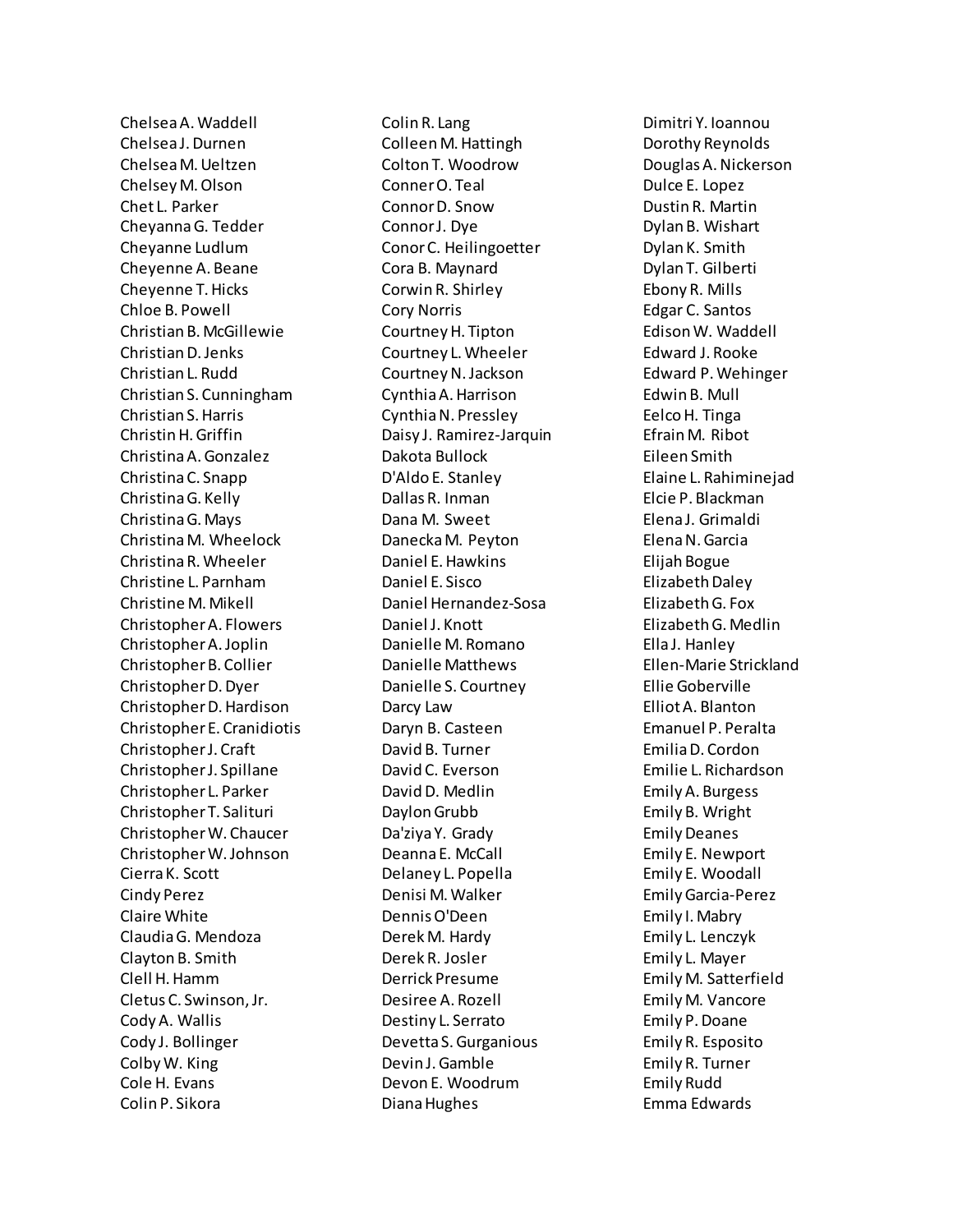Emma G. Shannon Emma J. Stansell Emma J. Stella-Stroop Emma K. Pace Emma L. Messina Emma L. Nelson Emma M. Marlowe Emma Pleasants Emma Poindexter Emma R. Fawcett Eric B. McGuinness Eric Schomo Erica R. Betts Erin Crafa Erin E. Telfer Erin V. Harvey Esau A. Gomez-Ang Esther C. Hollingsworth Ethan Lee Ethan V. Maneval Ethane M. Sullivan Eugene O. Collins Eustacia M. Scohy Evan Fogel Evan P. Kite Ezekiel D. Leonard Fallon M. Demonte Fausto S. Chirinos Felicity F. Powell Felicity Spear Fiona Zinn Fisher J. Hardee Fox R. Johnson Frances M. Rivenbark Gabriela L. Willett Gabriela Perez Ramirez Gabriella A. Pfeiffer Gabrielle B. Kronfeld Garrett M. Pell Garyn S. Schmidt Genesis G. Rojas Lopez George S. Frady Georgianna Watson Gerald L. Spencer Gerard Helgestad Gia Marinelli Glenn J. Dell Gloria A. Macedo

Gloria L. Jones Grace Carroll Gracen M. Thaxter Gracie R. Blackburn Grant P. Holland Greg R. Germany Greg Riehs Gregory S. Burge Griffith M. Waren Gualberto Martinez Gustavo D. Ferreira Haile K. Murray Hailey I. Irving Hailey R. Buck Halcyon E. Turlik Halen N. Mays Haley C. Smith Haley C. White Haley M. Boyle Haley M. Parnell Haley M. Williams Haley N. Faircloth Haley R. Batt Hallie C. Gause Hannah A. Cotton Hannah C. Lopresto Hannah F. Bodsford Hannah F. Morton Hannah G. Stafford Hannah J. Hartley Hannah J. Lincke Hannah K. Cox Hannah L. Autry Hannah L. Kleiner Hannah M. Diehl Hannah N. Miller Hannah P. Keller Hannah Price Hannah R. Edwards Hannah S. Finch Hannah S. Hogan Hannah T. Taylor Harrison J. Johnson Harrison L. Smith Harrison Wierse Hayden J. Gallimore Hayley Long Hayley S. Murphy

Heather A. Torres Heather L. Miller Heather R. Caveny Heather R. Tripp Heidi L. Guyer Heidi L. Stauffer McDonald Helen M. Kimble Henry C. Ferrell Holly E. Porter Hope A. Brown Hugh H. Overman Hunter A. Swinson Hunter C. Bickford Hunter J. Patrick Ian Lacour Ian N. Riley Ian P. Thackrah Iley N. Fisher Indigo B. Dougherty Irene Cho Isa M. Lu Isaac E. Talbert Isabella C. Greco Isabella J. Grinley Iuliia Smith Ivy M. Herring Jacelyn M. Matthias Jack Estep Jack L. Smith Jacklynn K. McFadden Jackson Smith Jacob B. Coulter Jacob D. Samuels Jacob L. Schott Jacob S. Foster Jacob S. Nelson Jacqueline G. Vonderau Jacqueline J. Crowell Jacquette' S. Jones Jade D. Henderson Jade M. Padgett Jael H. Castro Serrato Jaime B. Bigham Jakob R. Batchelor Jakub Schicker James D. Baxendale James F. Plott James G. Cain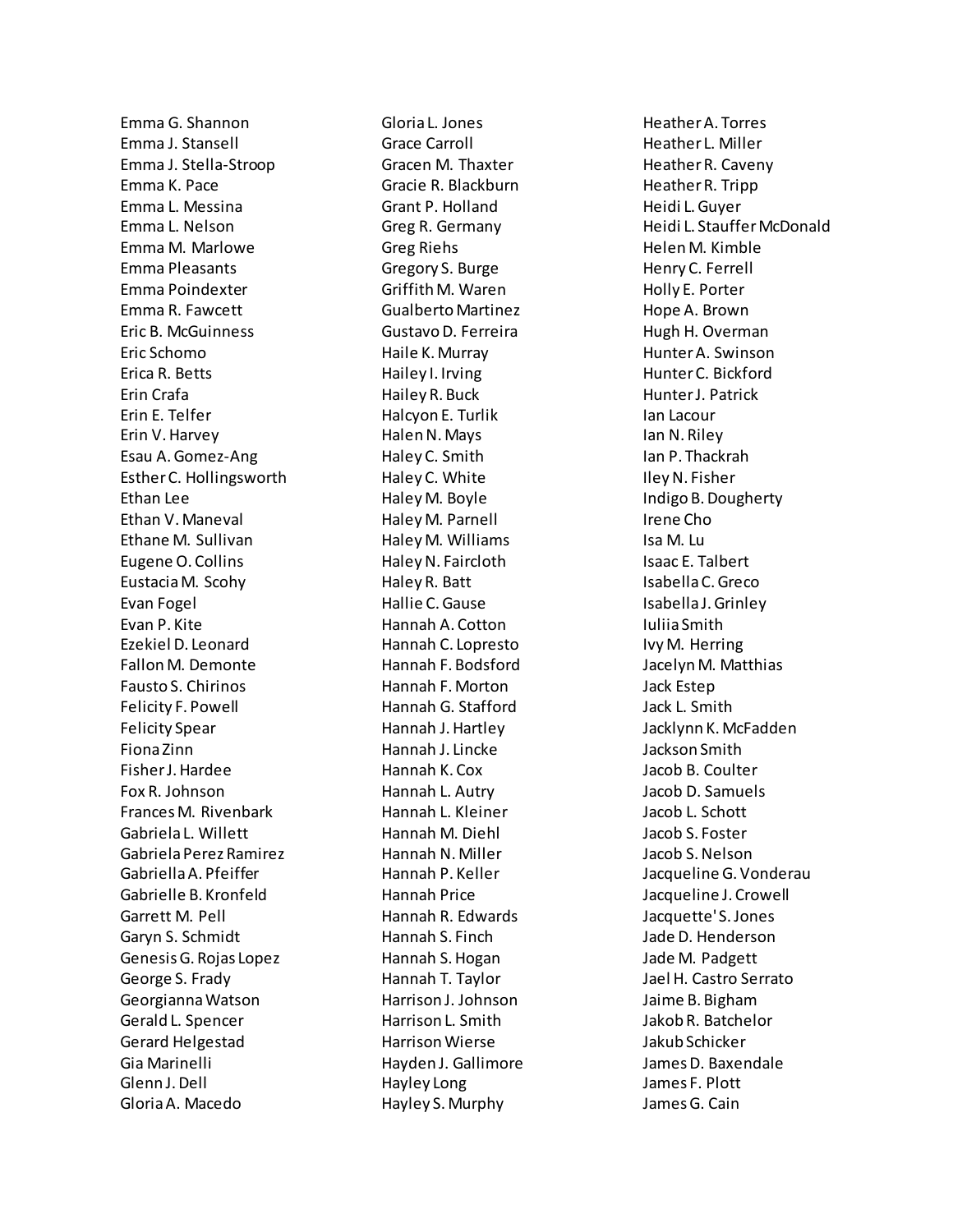James H. Millis James K. Cosper James R. Morton Jamie B. Hardy Jamie L. Royal Jamisan R. Smith Jan Windsor Jana R. Foote Jane W. Lewis Janelle K. Stone Janie M. Palmer Janna N. Levy Jantzen L. Hartsell Jared A. Griffin Jarrett D. Caveness Jasmine A. Marlowe Jasmine T. Martinez Jason A. Dowless Jason F. Woolwine Jason R. Brant Jason R. Lowe Jason Rooker Jason S. Sturgeon Jason W. Lamberton Jayne M. Gentry Jeffrey D. Sealy Jeffrey Holler Jenevieve C. Schmitz Jenna N. Davis Jennifer B. Morris Jennifer Krex Jennifer L. Hales Jennifer L. Henthorn Jennifer L. Laun Jennifer L. Worischeck Jennifer M. Hyatt Jennifer M. Jacobs Jennifer N. Wallace Jennifer T. Scherer Jerry D. Holmes Jesse D. Harvey Jesse H. Knox Jessica A. Starkey Jessica B. Priebe Jessica E. Mikulec Jessica Forrester Jessica I. Salmons Jessica L. Collins

Jessica L. Gunther Jessica L. Massie Jessica L. Mendiola Jessica R. Fauquier Jessie L. Stahl Jessie Zheng Joanie Richardson Joanna M. Nice Joanna R. Foxworth Joanna R. Marshburn Joanna W. Pike Joanne M. Smith Jocelyn E. McClung Jocelyn E. Price Jocelyn N. Libonati Jodie N. Harward Jody M. Wall Joe L. Barnes Joel T. Richardson Johan Trejo John C. Castillo John C. Gideon John C. Golder John C. Pusey John Christy John I. Riddle John T. Zakariassen John V. Chuisano John Z. Zabriskie Johnathon P. Carlson Johnna L. Lewis Jolie S. Hessenflow Jonathan M. Cowan Jonathan M. Crosson Jonathan P. Kolesar Jonathan S. Messina Jordan Camperud Jordan D. Baum Jordan L. Mount Jordan N. Leitner Jordin A. Phillips Jose A. Diaz Jose R. De Leon Joseline M. Moya Joseph Bundy Joseph G. Crowder Joseph P. O'Malley Josh R. Wheeler

Joshua A. Richardson Joshua E. Portnoy Joshua G. Marino Joshua I. Sanders Joshua J. Clark Joshua L. Trantham Joshua L. West Joshua M. Rieg Joshua T. Kentrolis Joshua T. Mitchell Joshua Wright Josie V. Clements Josselin Barrera Juana L. Rios Jubenal Ramos Jude R. Vargas Julia G. Oakley Julia L. Toney Julia R. Petersen Julianna E. Breit Julianna G. Russotto Julie B. Clark Justin M. Edwards Justin R. Barnes Justin S. McCotter Justin T. Farkas Justin T. George Justin T. Ward Justin W. Proscia Kacie Dameron Kaelan Cerbone Kaidan Czesak Kaitlyn J. Agostini Kaitlyn M. Brannin Kaitlyn N. Hallman Kaitlyn N. Risley Kaleb L. Bradley Kandrea K. Harrington Kane M. Geelen Kara I. Dickson Karmen M. Sills Karra M. Inman Karson M. Hollingsworth Kasey M. Pfaff Kassidy R. Fowler Katelin M. Murrill Katelyn M. Haves Katelyn M. Marshall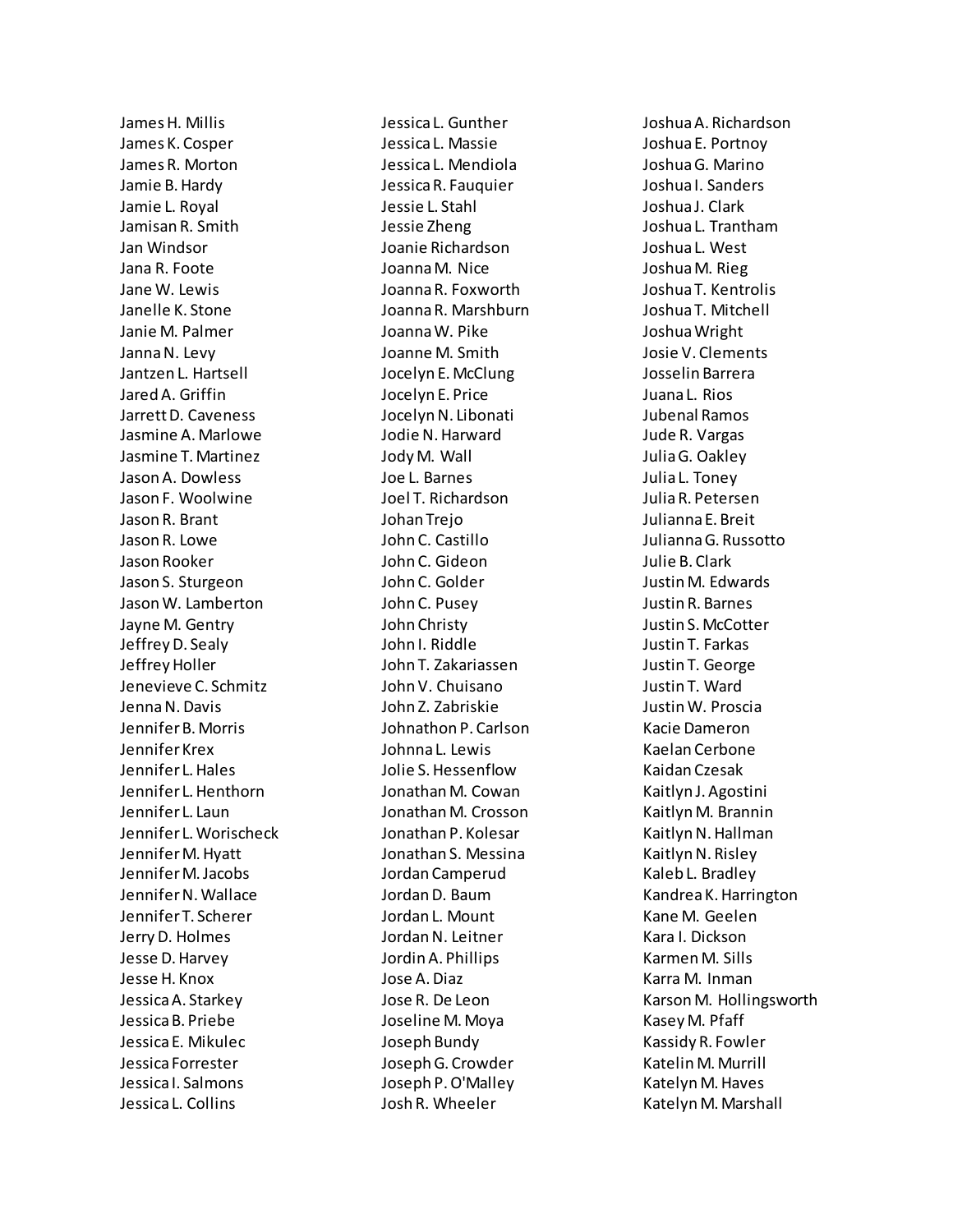Katherin E. Carter Katherine A. Holt Katherine A. McGirt Katherine D. Barnes Katherine E. Bullard Katherine F. Rasmussen Katherine N. Martin Kathleen M. Chamberlin-Mullins Kathryn E. Yarborough Kathryn M. Lloyd Kathryn M. Thompson Kathryn P. Anderson Kathryn P. Cruse Kathryn R. Whiteley Katie A. Rivenbark Katie J. Hyatt Katie L. Kruszon Katie M. Sobczak Katlyn M. Trusler Katryna Fleischhauer Kayla A. Burkhalter Kayla F. Erwin Kayla Findley Kayla Freeman Kayla M. Bradley Kayla M. Melville Kayla M. Nee Kayla Reney Kaylie M. McRostie Keeana L. Sutton Keith E. Simpson Keith T. Pfeifle Kelley R. Kinlaw Kellie Giles Kellie R. Boughton Kellie R. Suggs Kelly A. Gavin Kelly Bondeson Kelsie Bennett Kendal E. Allen Kenneth Sowers Kent A. Griffin Kerah E. Clawson Keri M. Nolan Kerry A. Copeland Keturah M. Wilt Kevin A. Vernon Kevin P. O'Hara

Kevin R. Hildreth Keyana L. Brown Keylesha Wise Khristian M. Palmer Kiara K. Tifft Kimaya I. Bryant Kimberly C. Davidson Kimberly Gazca Kimberly J. Walker Kion E. Hobdy Kirsten E. Rose Klaudia E. Milligan Knyiah Dockery Kobe T. Owsley Kole T. Bostic Krista Lopresti Krista M. Lee Kristen B. Midgett Kristen L. Berkebile Kristen M. Joyner Kristen T. Wilkerson Kristen W. Andryshak Kristian E. Haycraft Kristina L. Jewell Kristina Williams Krystal N. Jones Kunal Patel Kwanisha S. Pearson Kyle E. Boettcher Kyle Hatcher Kyle J. Clossick Kyle J. Nausha Kyle J. Winn Kyle R. Messier Kyrese L. Boyce Kyteesha N. Rivera Laine Sherman Landon Steptoe Lane A. Roe Lanesha J. Perry Larry D. Lewis Laura A. Gulsrud Laura A. Hendrick Lauren A. Jones Lauren C. Patz Lauren D. Allen Lauren E. Gasque Lauren F. Jones

Lauren Gammons Lauren M. Mazzola Lauren M. Southwick Lauren N. Locorriere Lauren N. Orchard Lauren Oakley Lauren P. Tew Lauren R. Caveness Lauren Sadler Lauren T. Carey Lauryn M. Newman Layne M. Watkins Le Dang Khoa Trang Le Tien Si Trang Leah K. Christie Leah M. Bonham Leah S. Bradley Lee J. Sweeley, IV Leigh Bryant Lela K. Farrior Lenette R. Calhoun Leonardo Zirilli Leslie J. Stylc Letitia Yarborough Levon Lau Liam J. Coyle Liam J. Stevens Liam M. Maguire Lili S. Kooyman Lillin B. Malinowski Lily A. Diliberto Lily E. Castor Lily E. Mitchell Lina S. Parra Rueda Lindan D. Wierse Lindsay R. Jordan Lindsay Vasaturo Lindsey K. Childs Lindsey Kline Lindsey M. King-Schultz Lindsey R. Tyler Linnane R. Shelton Lisa M. Cheramie Lisa M. Wisner Logan A. Key Logan A. Mebane Logan C. Ruthling Logan Colone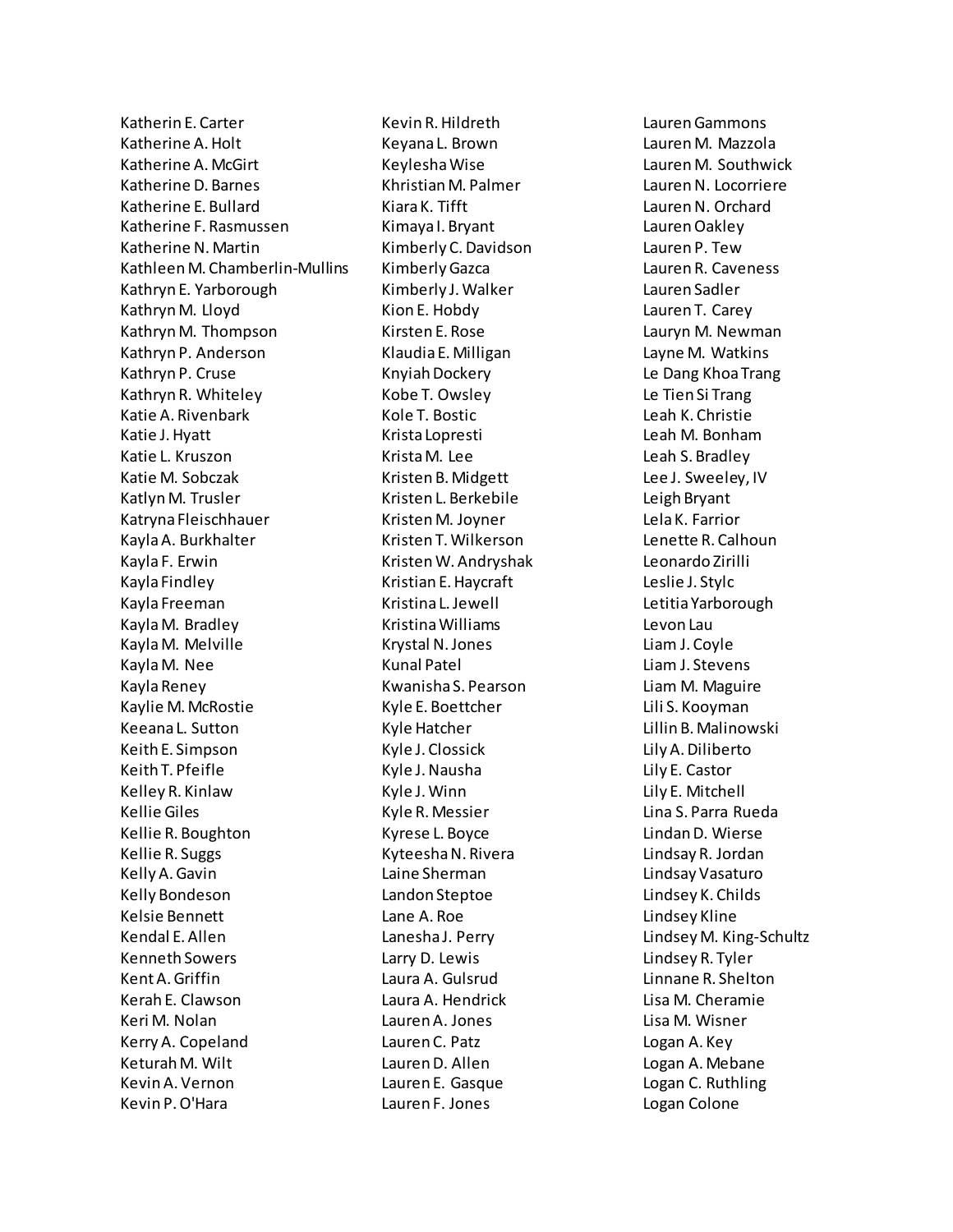Logan D. Manns Logan G. Phillips Logan J. Alft Lois E. Corum Lola G. Keifer Loryn G. Teague Lucas C. Crowe Lucia E. Dentz Blum Luka M. Erkstam Lydia Bradshaw Lyssa C. Dorsay MacKenzie Cunningham Mackenzie E. Hood MacKenzie M. Williams MacKenzie R. Jefferson Madalyn A. Capra Maddie F. Kubeck Maddison M. Hopkins Madelene Trifoli Madeline I. Cole Madeline P. Hillenbrand Madeline R. Gibson Madelyn D. Taylor Madigan L. Meagher Madilyn J. Smith Madison A. Uchman Madison C. Gilbert Madison Clark Madison E. Kita Madison G. Hart Madison H. Evans Madison J. Snyder Madison N. Kebschull Madison N. Teachey Madison N. Wimbish Madison O. Rice Madison T. Plesser Maeve C. Cosgrove Magen E. Jordan Magen L. Powers Maggie B. Smith Maggie E. Phelps Maidie B. Wright Makaylin K. Rosa Malik M. Fowler Mallory A. Walton Mandy L. Battaglia Marcel L. Mendoza Martinez Margaret A. Jennings Margaret S. Maguire Maria C. Fernandez Maria F. Congema Maria I. Smith Maria J. Carvajal Maria Katris Maria Mancino Maria Speaks Mariah J. Cooper Mariah Meares Mariam Elias Marina A. Robichau Marissa A. Williams Marissa E. Baisi Marissa Y. Speary Mark A. Blanton Mark A. Radcliff Marlee S. Mercer Marlene E. Lane Marshall W. Harper Mary H. Johnson Mary R. Birkenhauer Mary R. Conley Smith Mason F. Simmons Matt J. Wallace Matteo J. Meehan Matthew A. Ferraro Matthew A. Kipar Matthew C. Poole Matthew J. Corbett Matthew J. Donaldson Matthew R. Sowers Matthew Spencer Matthew T. Case Matthias Walch Maverick S. Doane Maxwell J. Marker McKenzie P. Yarboro Meagan B. Raynor Meagan S. Matthews Meagen M. Messerschmidt Meagen M. Wooten Megan A. Bright Megan A. Kanzinger Megan A. Williams Megan E. Foor Megan N. Marguccio

Megan Roof Megan S. Beaudette Megan T. Pressley Melanie L. Fuller Melinda R. Durden Melissa Ballard Melissa P. Sigmon Meredith Hall Micah E. Griffin Michael A. Ballard Michael B. Edwards Michael Baxter Michael C. Barker Michael E. Edge Michael J. Gossin Michael J. Roberts Michael S. Santo Michael Sampeck Michael Shane D. Benjamson Michaela Collins Michele A. Dean Michelle L. Keck Michelle L. Muns Michelle MacKay Michelle N. Leinhauser-Edwards Miles A. Cota Miller R. Pope Milo B. Kenny Mindy A. Mullen Mindy R. Justice Miranda L. Harris Miranda P. Pregler Molly B. Kendrick Molly Farrell Molly K. Bennett Morgan E. Arthur Morgan E. Biggs Morgan Futrell Morgan Gabbert Morgan M. Blythe Moriah E. Baucom Mourice A. Alvarado Mya R. Gruntfest Myra Fields Nadia A. Lusignan Nadia Meza Nancy G. Martin Natalia F. Ptasinski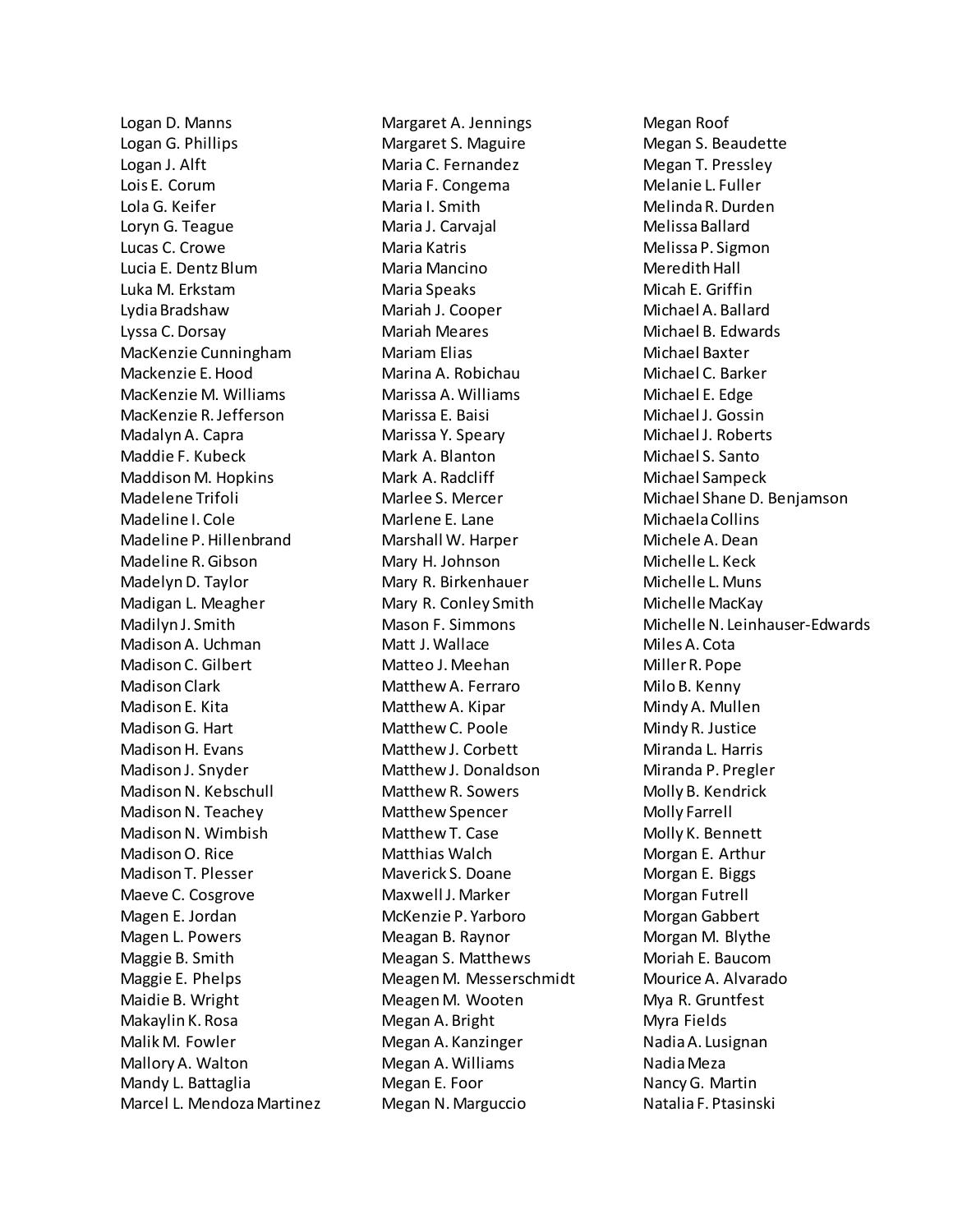Natalie M. Kelmer Natalie N. Tyner Nathan A. Smith Nathaniel B. Garrett Nekia J. Lott Nicholas A. Antonelli Nicholas H. Hedglin Nicholas J. Brunsink Nicholas J. Gallek Nicholas M. Evers Nicholas N. Shepard Nicholas P. Fetterman Nicholas R. Hagley Nicola A. Sharp Nicole D. Hernandez Nicole E. Durham Nicole E. Tetrault Nicole G. Baker Nicole M. Caporaso Nicole S. Godoy-Diaz Nicole V. Jones Noah R. Edwards Noemi Meza Pantoja Nolan W. Jewell Olivia Causey Olivia E. Mitchell Olivia J. Prizzia Olivia M. Kelly Olivia R. Fuelling Olivia S. Gasher Omar M. Rashash Oscar M. Fawcett Oulaya K. Hayez Paige D. Clark Paige M. Ahhee Paula Bowlin Peter W. Schmitz Peyton G. Belcher Peyton R. St. Leger Preston T. Knepper Rachel A. Briggs Rachel A. Groves Rachel C. Ciaramella Rachel C. Robinson Rachel E. Meadows Rachel J. Cottle Rachel J. Cox Rachel J. Godfrey

Rachel J. Porter Rachel K. Rhoten Rachel M. Fleitas Rachel M. Rubish Rachel N. Holley Rachelea E. Coll Rafaela Muniz Ranicquea S. Chance Rasheetah L. Mosley Rashuna D. Pridgen Rebecca Corbin Rebecca Estevan Rebecca H. McDoniel Rebecca H. Wapner Rebecca K. Blackburn Rebecca L. Frye Rebecca M. Mandle Rebecca R. Tulloch Regina T. Winston Remy S. Hoelen Rena J. Marrotta Renee E. Joynes Reyna Ramirez-Diaz Rhiannon H. See Rianne G. Siegel Richard A. Godwin Richard J. Tam Rickie A. Ray Ricque A. Hardin Rigo Garcia Riley M. Piner Robert A. Coppock Robert A. Nichols Robert B. Sasser Robert E. Gillespie Robert E. Peele Robert E. Sampson Robert L. Berkowitz Robert L. Fulton Robert L. Williamson Robert Lennon Robert M. Landwher Robert P. Kackenmeister Robert Power Robyn M. Arthur Rogan S. Heath Rolena Elder Ronald A. Moore

Rubicelia Gasca Ruse Drakulovski Russell A. Daggett Ryan D. Miller Ryan J. McGinness Ryan M. Prater Rylan Baran Ryleigh M. Tuttle Sabrina Froemming Sabrina U. Karras Sage M. Pasch Sally B. Wyatt Samantha D. Rainier Samantha J. Jarnagin Samantha M. Reed Samantha R. Parsons Samuel C. Craddock Samuel J. Rooker Sandra L. Britt Sara E. Carroll Sara E. Ezzell Sara E. Turbeville Sara M. Pritt Sara Sealey Sarah C. Blakeslee Sarah Corbett Sarah D. Peeples Sarah E. Edmonson Sarah H. Clark Sarah J. Lakota Sarah K. Makowski Sarah K. Tibbetts Sarah M. Enriquez Sarah M. Gregory Sarah M. Wiland Sarah R. Hodge Sarah Shinn Sarah Z. Herring Savana L. Modglin Savanah L. Haug Savanna D. Juman-Singh Savannah H. Kerr Savannah M. Chambers Savannah M. Nabours Scarlett M. Nabours Schae A. Buckhout Schyler E. Wagner Scott A. Blackmon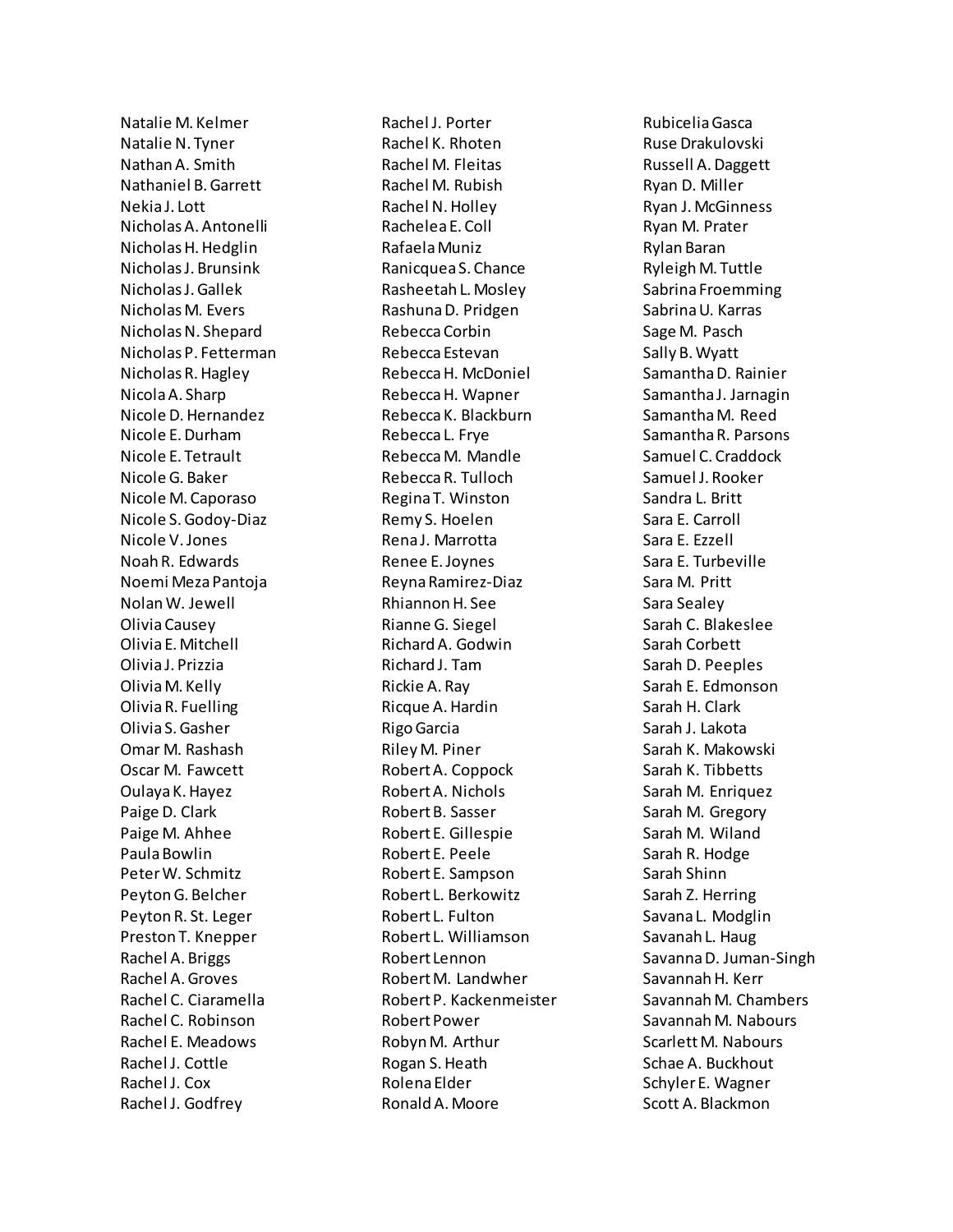Scott C. Naused Scott C. Newton Scott E. Montgomery Scott Sender Sean G. Diaz Sean R. Figgins Sebastian Popescu Serenity K. Shaw Seth A. Kitts Shae A. Candler ShanasaR. Scott Shannon D. Dunlop Shannon L. Boling Shannon M. Calabro Sharon A. Rackley Sharron J. Price Shaun A. Washington Shayla N. Robinson Shayne T. Collins Sheena Christy Sheena M. James Shelby V. Diehl Sheri S. Smith Sheridan G. Dlugy-Hegwer Sherry J. Polera Sherry L. Brink Sierra S. Merritt Sierra V. Hummel Simon R. Howell Simone C. Whitmore Simone Collver Sirina Goolbis Skylar Bickel Skylar G. Holt Skylar M. Venters Sophia C. Watson Sophia N. Fanning Sophie G. Huff Sophie L. Gajewski Spenser C. Rudisill Stephanie E. Bolsoy Stephanie J. Salcido Stephanie L. Nestasia Stephanie M. Neighbour Stephanie M. Peyton Stephanie M. Wells Stephanie S. Blackwell Stephen J. Larrabee

Steven B. Hewett Steven D. Economos Steven T. Hinson Summer D. Strong Summer E. Nicholson Summer N. Lambert Summerlin B. Mills Susan K. Dykes Susannah G. McElveen Sydney M. Collette Sydney M. Messer Sydney T. Brown Sydney Wagner Sydni G. McCormick Talley Thompson Tamara J. Thomas Tamekia J. Young Tammy Brunner Tammy E. Maddox Tanya O. Ray Tasha D. Johnson Taylor A. Bradshaw Taylor F. Moore Taylor K. Carter Taylor M. Grennan Taylor P. Getchell Taylor R. Stewart Telisa Claudio Temple G. Nixon Theresa Carr Thomas D. Barnett Thomas E. McKinley Thomas F. Gallagher Thomas Higgins Thomas W. Pace Thornton C. Cornette Tiffany E. Christensen Tiffany R. Harmon Tim S. Rogers Timothy J. Calhoun Timothy R. Maschino Todd C. McKoon Tommie L. Gates Traci K. Johnson Tracy-Ann M. Miller Tran N. Diatmika Travis Wicks Treslyn D. Lettley

Trevor J. McGinty Trevor T. Savidge Trinetta A. Seabrook Trinity Bolden Trisha N. Robinson Tyler McCarthy Tyler P. Whitford Tyonna J. Askew Tyrik A. Matthews Ugochi I. Onuh Valerie J. Mason Valerie M. Kay Valerie M. Renna Vanessa I. Burgman Vanessa J. Walker Vanessa K. Clark Vannak Huot Verenice Sanchez Aguirre Veronica V. Hulin Victor J. Hernandez Trejo Victor R. Royal Victoria Botello Victoria G. Garner Victoria L. White Victoria M. Fernandez-Boron Victoria M. Kendrick Victoria Musumeci Victoria R. Moretz Viridiana V. Ballesteros Walker Powell Wesley Kanyok Westley T. Gaines Whitney L. Glenn William B. Mowery William B. York William C. Auten William C. Carmichael William C. Todd William G. Edwards William K. Todd William L. Campbell William S. Malpass William T. Rogers Wyatt O. Young Yana S. Steele Zachary A. Cormier Zachary A. Johnson Zachary C. Adair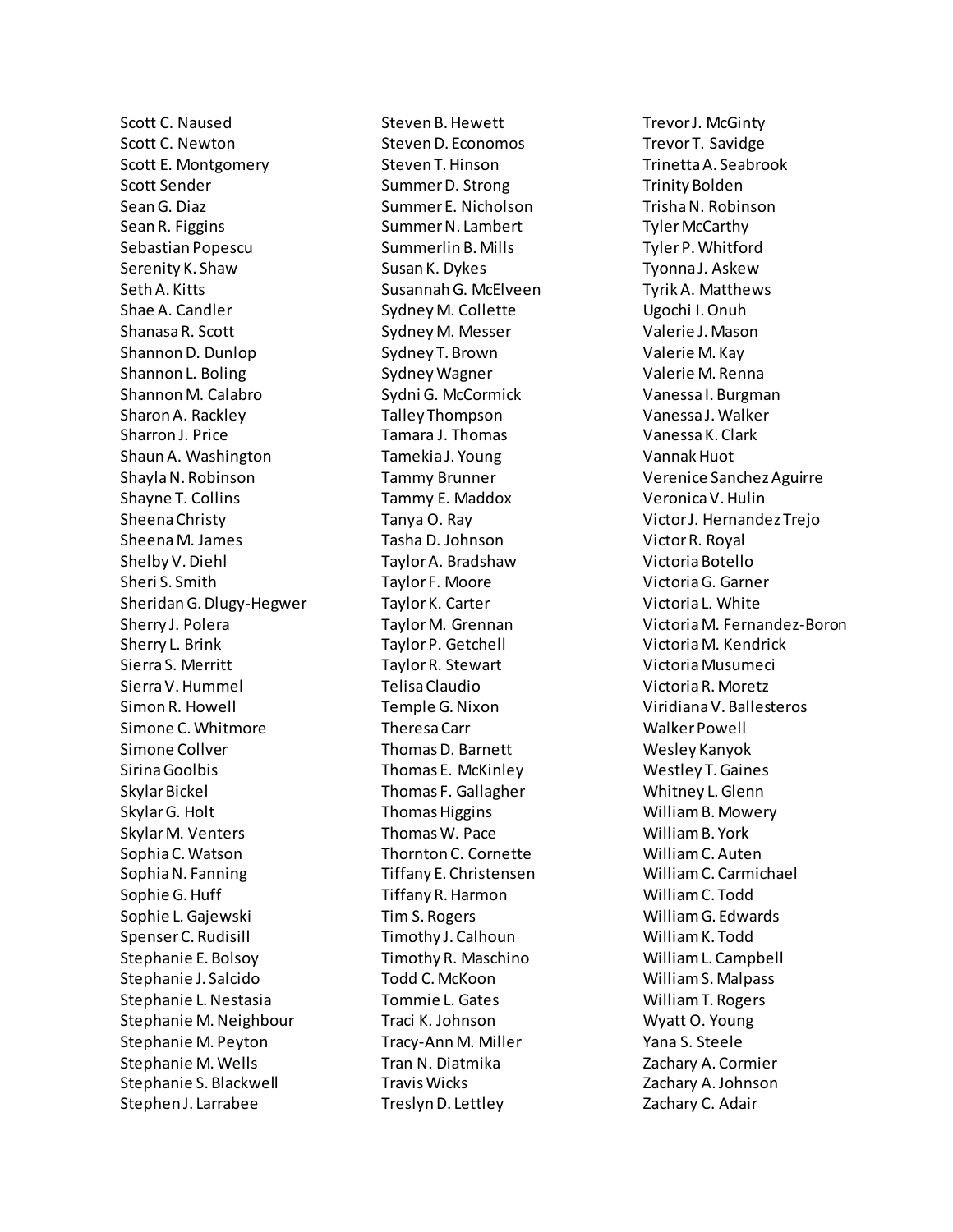Zachary D. Blackburn Zachary J. Coleman Zachary J. Sharpe Zachary M. St. Pierre Zachary R. Bonds Zachary T. Springer Zane W. Bloom Zoe J. Flournoy Zoey Batson Zoey R. Waddell